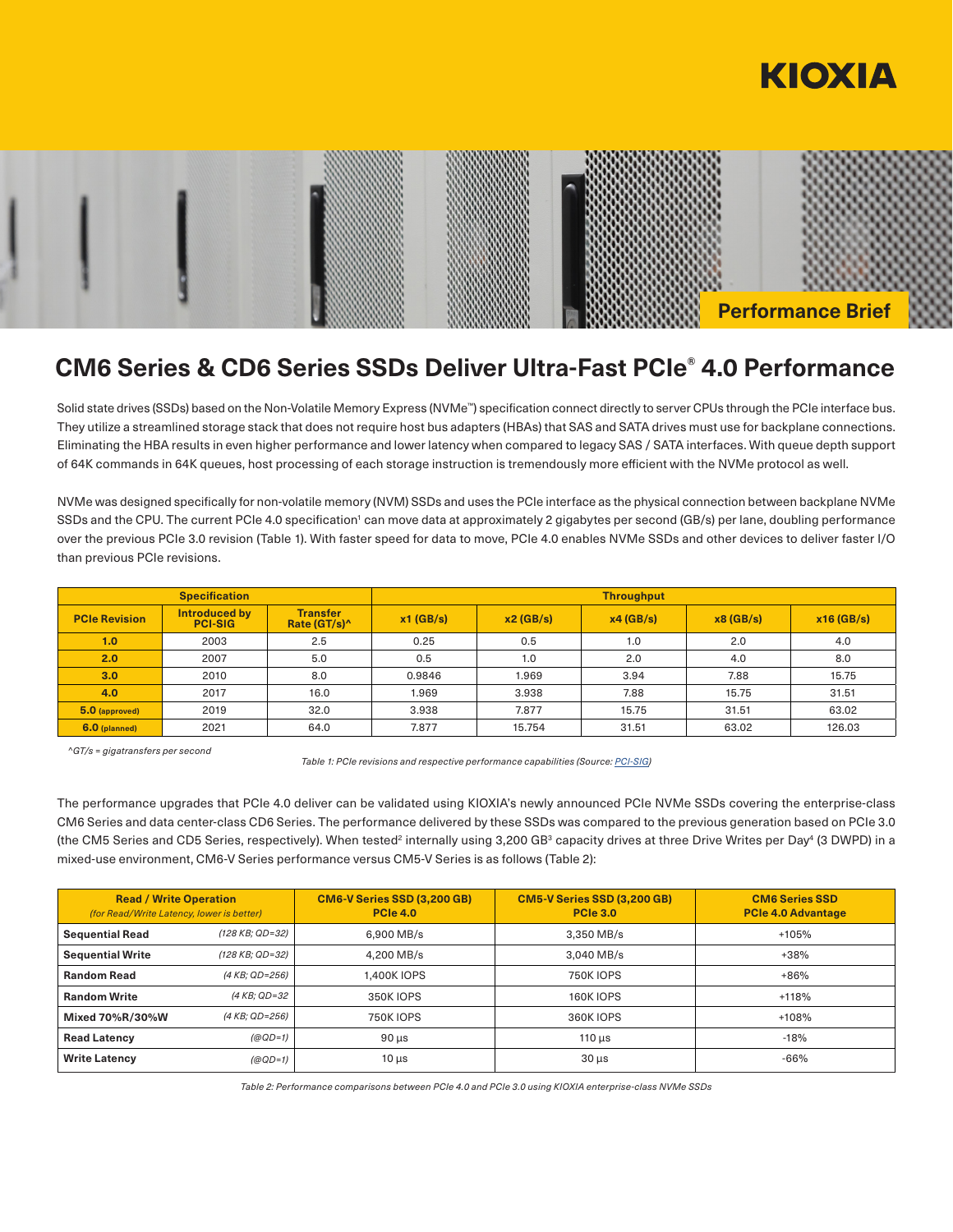When tested<sup>s</sup> internally using 3,840 GB capacity drives at one Drive Write per Day (1 DWPD) in a read-intensive environment, CD6 Series performance versus CD5 Series is as follows (Table 3):

| <b>Read / Write Operation</b><br>(for Read/Write Latency, lower is better) |                 | <b>CD6-R Series SSD (3,840 GB)</b><br><b>PCIe 4.0</b> | <b>CD5-R Series SSD (3,840 GB)</b><br><b>PCIe 3.0</b> | <b>CD6 Series SSD</b><br><b>PCIe 4.0 Advantage</b> |
|----------------------------------------------------------------------------|-----------------|-------------------------------------------------------|-------------------------------------------------------|----------------------------------------------------|
| <b>Sequential Read</b>                                                     | (128 KB: QD=32) | 6.200 MB/s                                            | 3.140 MB/s                                            | $+97%$                                             |
| <b>Sequential Write</b>                                                    | (128 KB: QD=32) | 2.350 MB/s                                            | 1.520 MB/s                                            | $+54%$                                             |
| <b>Random Read</b>                                                         | (4KB)           | 1.000K IOPS<br>$(QD = 256)$                           | <b>465K IOPS</b><br>$(QD = 128)$                      | +115%                                              |
| <b>Random Write</b>                                                        | (4 KB: QD=32)   | 60K IOPS                                              | 40K IOPS                                              | $+50%$                                             |
| Mixed 70%R/30%W                                                            | (4 KB; QD=256)  | <b>180K IOPS</b>                                      | <b>115K IOPS</b>                                      | $+56%$                                             |
| <b>Read Latency</b>                                                        | $(QQD=1)$       | 90 <sub>µ</sub>                                       | 120 <sub>µ</sub> s                                    | $-25%$                                             |
| <b>Write Latency</b>                                                       | $(QQD=1)$       | $35\mus$                                              | 30 <sub>µ</sub> s                                     | $+16%$                                             |

*Table 3: Performance comparisons between PCIe 4.0 and PCIe 3.0 using KIOXIA data center-class NVMe SSDs*

From these results, the CM6 Series and CD6 Series deliver significant performance gains over the previous generation, and reflect the performance increases associated with the PCIe 4.0 interface.

## **Heightened Performance for Key Use Cases**

The new CM6 Series and CD6 Series SSDs from KIOXIA are well-suited for many data-intensive and computational use cases that can take full advantage of the speed upgrade that PCIe 4.0 delivers. For the enterprise, some of the key use cases include:

- *• Databases: require low-latency, dual-ports (for multi-path and high-availability), and very high transactions per second*
- *• Data Analytics: require high sequential and random read bandwidth for analytic searches*
- *• Compute-side AI / ML: require fast data transfers into DRAM and GPUs during staging while validating data immediately for corruption during checkpoints*

For the data center, some of the key use cases include:

- *• Cloud Computing: require high data transfer and IOPS performance, and low-latency*
- Container Orchestration: require high transfer rates and IOPS performance in combination with high queue depths in random read and *write environments*
- *• Content Delivery Networks (CDNs): require read-intensive performance typically at 95% read and 5% write*
- *• Databases: require low-latency and high transactions per minute*
- Media Streaming: require high read bandwidth that can move content into several systems as fast as possible for streaming to many *subscribers simultaneously*

### **Feature Comparison: CM6 Series vs CD6 Series**

In general, enterprise-class NVMe SSDs are designed to run 24 hours/7 days per week in data center servers and storage to deliver the highest performance any class of SSD can currently achieve. They include such features as dual-port, larger capacities, read-intensive and mixed-use endurances, and high levels of data protection (data integrity checking, high reliability, media wear reporting and error reporting). Data center NVMe SSDs are designed for scale out and hyperscale environments, where read performance, Quality of Service (QoS) and power efficiency are key metrics. These drives are optimized for read-intensive applications and are typically targeted at cloud workloads. A comparison between the enterprise-class CM6 Series and data center-class CD6 Series are as follows: